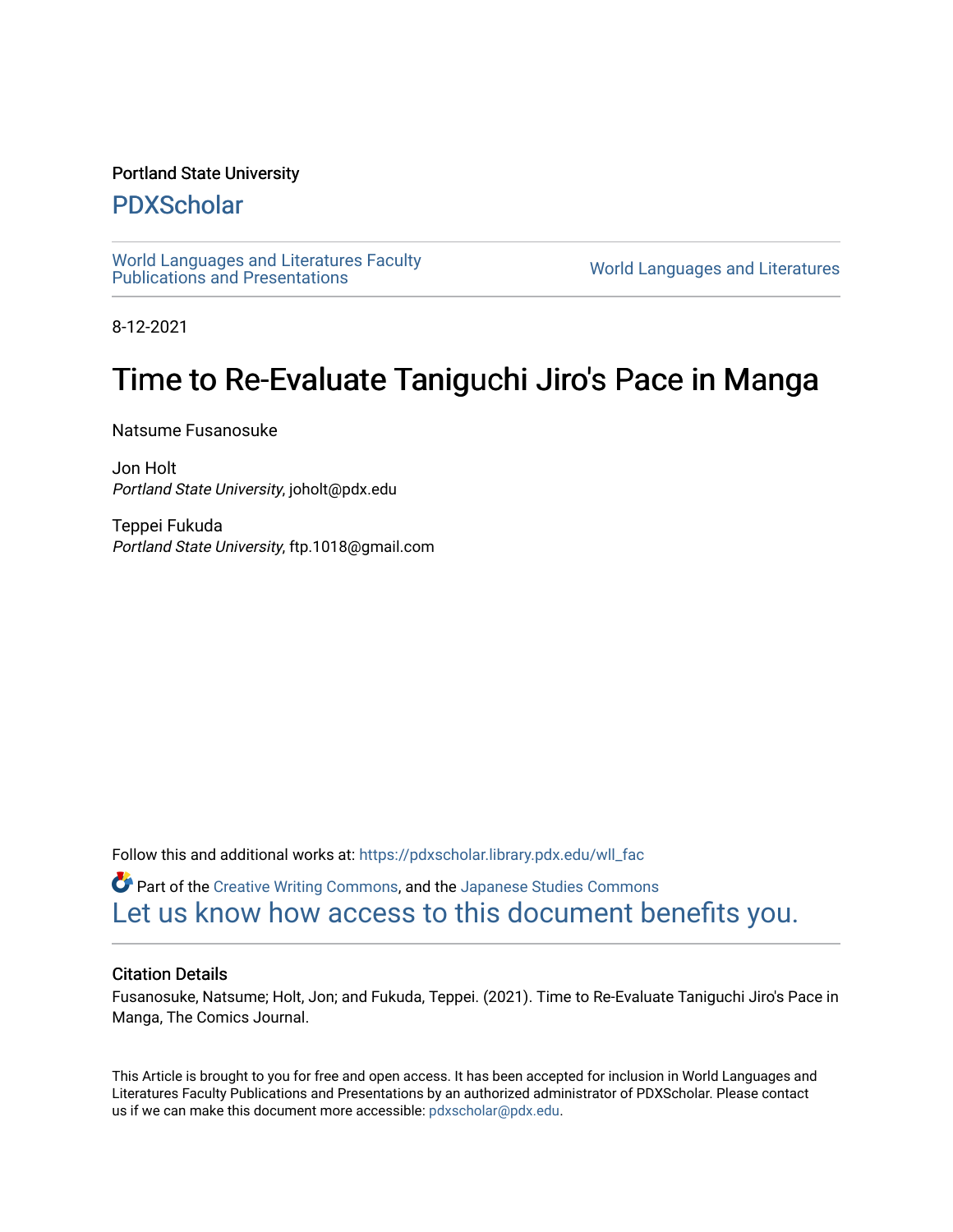## **TIME TO RE-EVALUATE TANIGUCHI JIRŌ'S PLACE IN MANG**

**[Natsume Fusanosuke](https://www.tcj.com/author/natsume-fusanosuke/) | August 12, 2021**

**Natsume Fusanosuke** is Emeritus Professor of the Graduate Program of Cultural Studies in Corporeal and Visual Representation, Gakushūin University. Despite his recent retirement from Gakushūin in March, he is still very active in manga criticism and scholarship. Originally a manga artist himself in the 1980s, by the 1990s he began doing more writing about manga, although he often still employs his cartooning skills to assist in his analysis and explanation of his subjects, much like his American contemporary Scott McCloud. It is not a stretch to compare the latter's *Understanding Comics* to Natsume's work in the classic *How to Read Manga* (*Manga no yomikata*, 1995; co-authored with Takekuma Kentarō and others) and his subsequent Why Is Manga So Interesting? Its Expression and Grammar (Manga wa naze omoshiroi no ka: sono hyōgen *to bunpō*), which aired originally as a NHK [Japanese public broadcasting] ten-week lecture mini-series. Like McCloud, Natsume pioneered techniques to see and analyze comics that are still in use today by scholars. Although Natsume's publications are too numerous to list here, he is author and co-author of approximately twenty books on manga and manga scholarship, including monographs like *Where Is Tezuka Osamu?* (*Tezuka Osamu wa doko ni iru*, 1992), the first full-length study on the manga giant. After the 1990s, Natsume went on to revise his early approaches to manga study, analysis, and scholarship, as seen in his *New Challenges for the Field of Manga* (*Mangagaku e no chosen*, 2004). He also co-edited with Takeuchi Osamu a new reader for Manga Studies, *Mangagaku nyūmon* (2009). In addition to these achievements, in his career he has been a television host for NHK's public television show on comics (*Broadcast Satellite Manga Night Talks* [*BS Manga yawa*]), and author of other books on Japanese culture, including *Grandson of Sōseki* (*Sōseki no mago*, 2003), which tells the story of his family and his connection to Japan's great modern novelist Natsume Sōseki. In 1999, he was the recipient of the prestigious Tezuka Osamu Culture Award.

In the following essay on Taniguchi Jirō, whom Natsume considers one of Japan's most important manga creators, Natsume re-envisions the artist in the context of recent manga history. Taniguchi passed away in 2017, but his work suggests a path towards a new kind of "adult reading" of manga, which is a theme of Natsume's recent writing on how Japanese people read their comic books and how perhaps they *should* read them. As his essay title suggests, he feels the time is now to reconsider Taniguchi's artistic achievement. In fact, a recent exhibition of Taniguchi's art ran again in his home prefecture, Tottori, from last January through February. His work continues to be popular with Japanese, such as *The Solitary Gourmet* (*Kodoku no gurume*, 1994-96; 2008-2015), which was adapted into a popular television and web series. (Englishspeaking audiences need only to wait until next year for the translated edition from [Fanfare/Ponent](http://www.ponentmon.com/comic-books-english/in-the-making/gourmet/index.html) Mon.)

- Jon Holt & Teppei Fukuda, translators

\* \* \*

Originally published as "Taniguchi Jirō wa motto hyōka sareneba naranai" from *Taniguchi Jirō: The Joys of Drawing* (*Taniguchi Jirō: Egaku yorokobi*), Heibonsha, 2018.

\* \* \*

I cannot remember when exactly was the first time I met Mr. Taniguchi. It is in the far past for me. There was a party hosted by the publisher Futabasha where I was seated with other manga writers like Sekikawa Natsuo and Karibu Mārei, the critic Ishikawa Jun, and the artist Ōtomo Katsuhiro. We were all then so young and many of us were still unknown to the world. It really should have not surprised me to have Mr. Taniguchi sitting among us, this small group of big personalities. It is also possible that Taniguchi -- who is such a shy and calm person -- could have faded from my memory. He did not, but he is that kind of person.

There was a meeting I had with him that I do clearly remember: it was later, in 1998, when he was with Sekikawa as they were both awarded the second Tezuka Osamu Culture Prize for their co-authored *The Times of Botchan* ([*"Botchan" no jidai*], 1987-1996; first serialized in *Weekly Manga*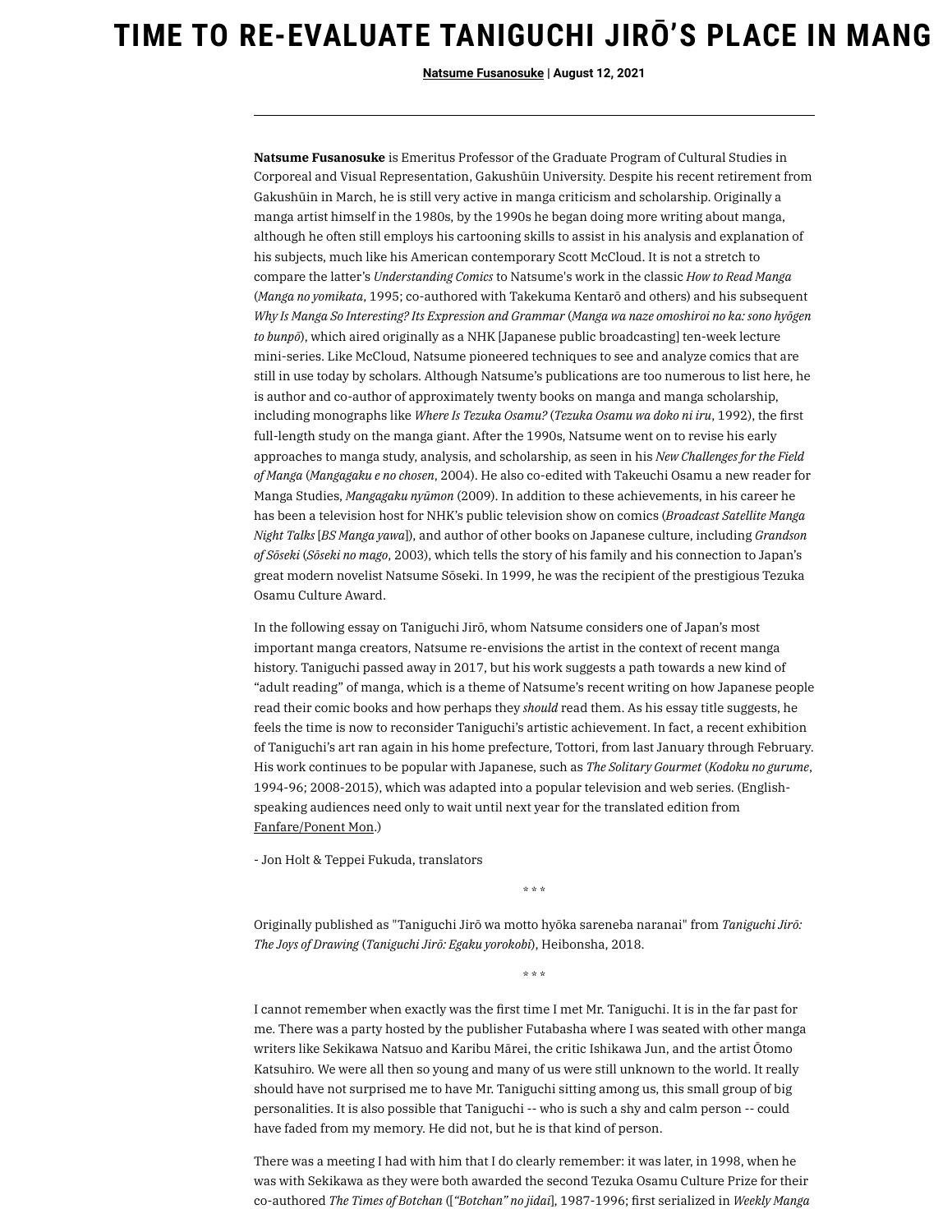*Action* [*Shūkan manga akushon*]). This manga was not their first work — they had been a hitmaking team back in the 1970s with their stylish, hard-boiled detective story *Trouble Is My Business* (*Jikenya kagyō*; originally serialized in 1980 in *Manga gyangu*; new series serialized from 1982 to 1994 in *Weekly Manga Goraku*), a true masterwork that gave off the rare aroma of 1970s men's graphic novels (*seinen gekiga*); *The Times of Botchan*, on the other hand, was superb in how it translated into manga the world and ideas of the Meiji-era (1868-1912) Japan with the masterly touch of historical fiction (like that of Yamada Fūtarō). In it, Taniguchi obtained the utmost minuteness in his pictures, and he displayed much finesse in producing finely detailed, three-dimensional spaces through his comparison of Japanese- and Western-style buildings and streets from that period.

I seem to remember that around this time I was running into him at a number of events. It is often said that Taniguchi has difficulty speaking in front of people, but, quite the contrary, he can be very eloquent; even so, I could sense that he was a bit nervous. When he ran into me, I could see right away from his face that he could relax with me, for I was one of those people who had long gotten used to these situations.

It was in November 2012 that his hometown Tottori City put on a special Taniguchi Jirō exhibit showing his original pages from his manga. As a part of the show, there was a special cross-talk, in which I participated along with Taniguchi and Benoît Peeters. Peeters of course is one of France's most famous BD critics and co-author of the masterwork series *Les Cités obscures* (1982- , E. *The Obscure Cities*; J. *Yami no kuniguni*; art by François Schuiten). During this time, I had the chance to walk the exhibit and view it together with Mr. Peeters. Taniguchi's manuscript pages were unexpectedly small. What really surprised us about his originals was just how much detail was compressed in those beautiful pictures and also how there was not a trace of any refinishing done by him. Another strong memory I have of that experience was seeing how he did things like the luster of a dish of *mame-kan* (black sweet bean and agar confectionary), his technique of layering and scraping screen tones, and other things all from his late-period masterwork, *The Solitary Gourmet* (*Kodoku no gurume*, written by Kusumi Masayuki [1994-1996 *Monthly Panja*; 2009-2015 *SPA!*]). If you only look at the printed version, you will absolutely not see all of his details. Some manga artists will work on their manuscript page almost like one would work on a full tableau - a work of art unto itself; Taniguchi approaches his manga manuscripts the same way. I really do think this is true for Taniguchi Jirō.



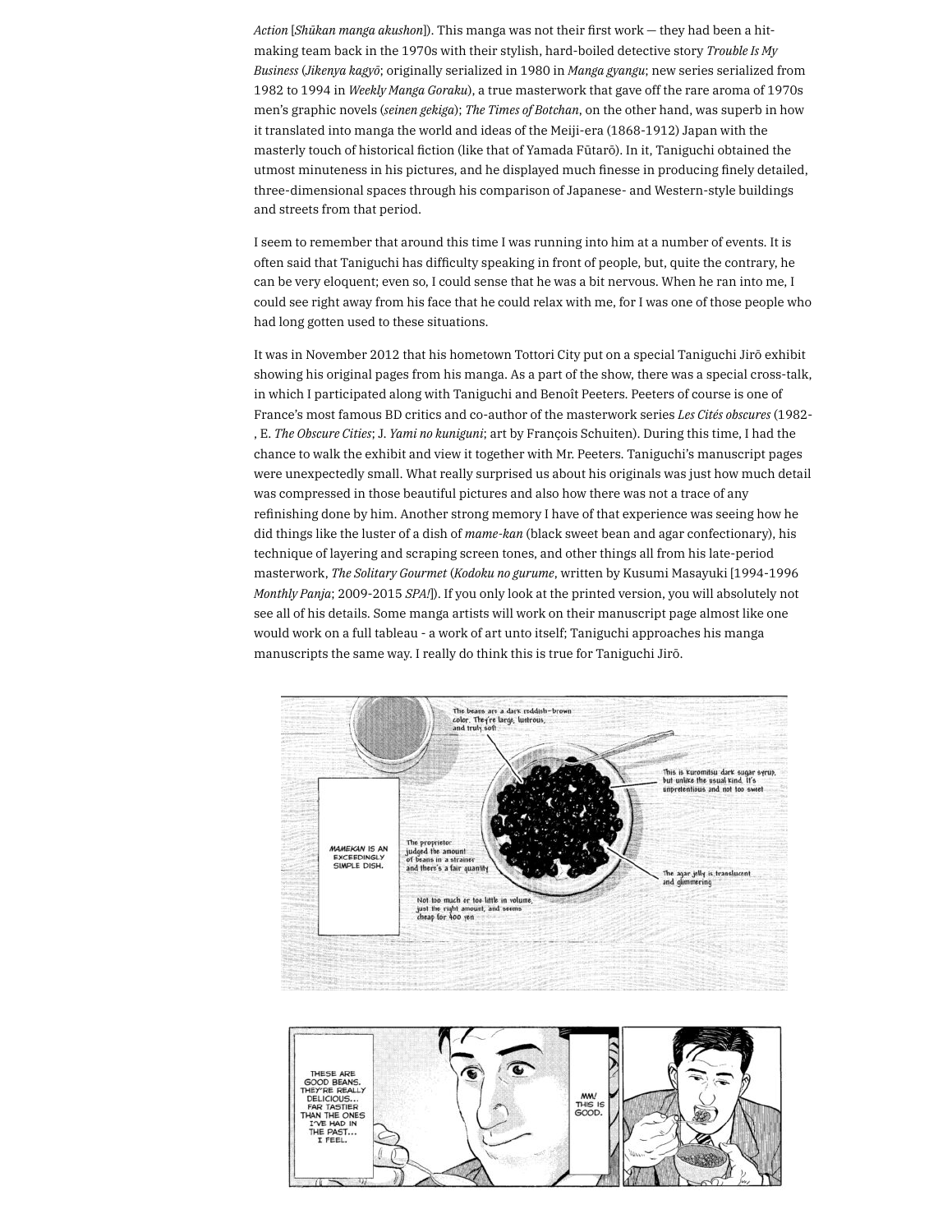Figures 1 and 2. Taniguchi's *The Solitary Gourmet* and his *mame-kan* images. English translation by Kumar Sivasubramanian. "Kodoku no Gourmet" © 1997, Masayuki Qusumi, PAPIER/Jiro Taniguchi / Fusosha Publishing Inc., arranged through BCF-Tokyo

While Mr. Peeters and I were looking at his original art, he explained to me the high esteem Taniguchi has in his home country of France.

"Someone I know has a father who doesn't read French *bande dessinée* (BD), but when this son gave his father Taniguchi's manga as a present, the father now only reads his works. There is something different about Taniguchi's work - it gets read and appreciated in a different way than, say, Japanese kids love their *Dragon Ball* comics."

I also heard that actually much attention now from all over the world is being given to Taniguchi's and Tatsumi Yoshihiro's works as they are seen as graphic novels (*gurafikku noberu*), a new kind of international brand geared toward intellectual readers. This kind of acceptance differs greatly from the popularity seen in Japan mainly with that core group of hardcore teenage fans - and far, far different from the mania that *otaku* fans have for Japanese anime. What we are seeing in this group of French intellectuals is that they like the tranquil literary quality of the films of Ozu Yasujirō, as opposed to how Hollywood values Kurosawa. Taniguchi's popularity became established in France with his work *The Walking Man* (*Aruku hito*, 1990-1991 [originally printed in *Special-Issue Morning*]). The fact that you could read and understand this manga with his middle-aged male character just walking about -- without any lines of dialogue - - gave Taniguchi the reputation of being the "Ozu" of BD artists.

Taniguchi has won award after award in France at the Angoulême International Comics Festival, including his 2003 award for *A Distant Neighborhood* (*Haruka na machi e*), and in 2005 he won again for his *Summit of the Gods* (*Kamigami no itadaki*). And, in 2011, he was knighted a Chevalier of the Ordre des Arts et des Lettres. Elsewhere, in Spain, Italy, and other countries where BD is popular, he has picked up other awards and recognition. Even his *A Distant Neighborhood* (originally running in *Big Comic* in 1998) was adapted into a live-action film by a Belgian filmmaker. Without a doubt, Taniguchi stands out for being a manga artist more popular in Europe than in his home country of Japan.

In order to understand that concept, it is necessary to consider the differences between the Japanese comic market and that of Europe, but we lack the needed layers of research to properly do that. Even so, in Japan, from the point of view of either the readers or the media, it has become well understood how manga is broken down into various different genres - ranging from super-popular works like *Doraemon*, stories running in *Shōnen Jump*, etc., to a much larger and wider age-range but adult demographic, including adults (i.e., young men, *seinen*), and another geared toward for girls and women (*josei-muke manga*). The market can be further broken down into various branches depending upon the kind of story, so there are "sports manga" (*supootsu-manga*), "food manga" (*gurume-manga*), "school manga" (*gakuen-manga*), *shōnen* (boys') manga, *shōjo* (girls') manga, young(-men's) magazines (*yangu-shi*), and women's magazines (*josei-shi*). Japanese manga publishers are so big these days and their particular markets vary but people recognize that each market has some connection to and continuity with each other. There are manga for children, for teenagers, for adults; then, you also have the distinctions in gender. In other words, no one thinks it is weird to have two very different works like Taniguchi's *The Walking Man* and Toriyama's *Dragon Ball* existing in the same manga marketplace. This is actually the main characteristic of the comic market in Japan, but people do not realize that and they also do not know enough about what the publishing industry is like in foreign countries.

But at least when it comes to the comics industry and BD -- from what I've seen outside of Japan in various countries -- there is nothing like the diversity of genres like we what have in Japan. Outside of Japan, there are no sports comics; there are almost no girls' comics. (A long time ago there had been, but...) And when it comes to manga's international popularity, in fact it is just the popularity of TV anime, so the popularity of manga is just peripheral to those anime trends. It makes all the more sense then that even in the case of the popular *Captain Tsubasa* (*Kyaputen tsubasa*), the main reason why it got that much popularity is because of the success of its anime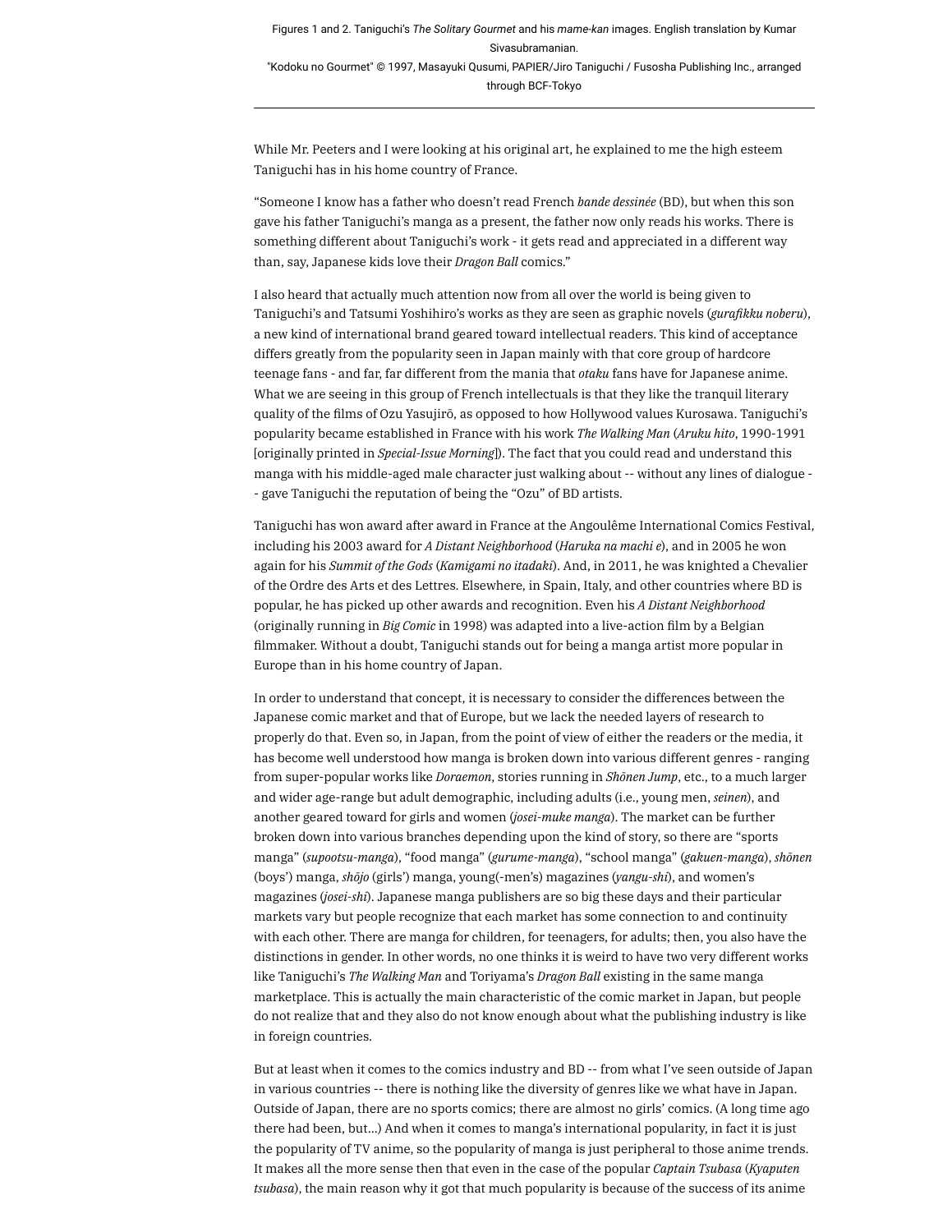adaptation. Also, because essentially there is no sort of "sports-genre" anime or manga in these foreign countries, it is very understandable that Japanese anime -- which also has a variety of genres -- is able to compete extraordinarily well in foreign markets where they have animespecialty television channels geared toward young viewers. I regret to say that not enough research has been done on this in Japan yet, so it is hard to concretely report on these matters.

Therefore, according to Mr. Peeters, what differentiates Taniguchi's position in manga scene is that his works have characters with a high degree of autonomy (*jiritsusei no takai*); they are geared toward thinking adults, like those written by Mr. Peeters, such as his *Les Cités obscures* totally unlike the typical "Japanese manga" that are mostly aimed at and consumed by children (at least those going through puberty) that often get attached to the original manga only first because of the popularity of its anime. Perhaps it was from our cross-talk at the event, but I seem to recall that he said, "Taniguchi's works are not BD (manga) that Japan can be proud of they are a kind of BD that the whole world should be proud of." (For Mr. Peeters, manga is just one category within the larger genre of BD.) In other words, what he is arguing is that we should give a special place to and a critical evaluation of Taniguchi's works so that "as a BD (=manga) it comes to be valued as something that any thinking adult in the world should read."

This criticism itself perhaps gives sure proof that there still exists a strong intellectual class in a place like France and how much sway it can have over France's society. By the way, in Japan, the boundary between intellectuals and the masses has become blurred from a long time ago, so if there is any group that can stand in the middle ground between the two, it might be the subculture of hardcore fans (*otaku*) out there, but I think, in general, even when it comes to Taniguchi Jirō, no one would say he represents a special class of intellectual culture in Japan. Even as I say that, because the whole "graphic novel" culture keeps progressing, it might be possible to see Taniguchi's manga earn their place in history as a kind of "world BD" or "world manga," especially as his international reputation becomes more established.

Postwar manga in general was able to rise from pure entertainment into some higher art form only sometime in the late 1960s. Of course, it did that by acquiring a new kind of expression (best appreciated by its "maniac" fans) as "*gekiga* aimed at young men" (*seinen muke gekiga*), so that, by the 1970s, we see a divergence with a new kind of group of artists -- the so-called New Wave (*Nyū wēbu*) best represented by Ōtomo Katsuhiro -- and their magazines, so that even a big publisher like Shōgakukan began to corner the market with magazines like their *Big Comic* (*Biggu komikku*). *Big Comic* was a magazine that brought together the two camps: on one hand, there was the *Garo* group of Shirato [Sanpei], Mizuki [Shigeru], Umezu [Kazuo] and others from the rental *gekiga* market; on the other hand, there was the *COM* magazine stable of Tezuka [Osamu], Ishi[no]mori [Shōtarō], the Fujiko-artist team and so on, who best represented "story manga." *Big Comic* would have them all. Next, from the creative editor-in-chief Konishi Yōnosuke came the concept of "creating for manga a new realm of the quasi-novel (a bridge between mass-media and pure literature novels [*taishū bungaku to junbungaku no chūkan shōsetsu*])." And once *Big* started down this road, they went on to fully realize that mission. And yet, many of such manga *seinen*, or manga young men, of that time (of which I was one) very much resisted this "commercialization" (*shōgyō-shugi*) move on our manga being made by those big publishing houses.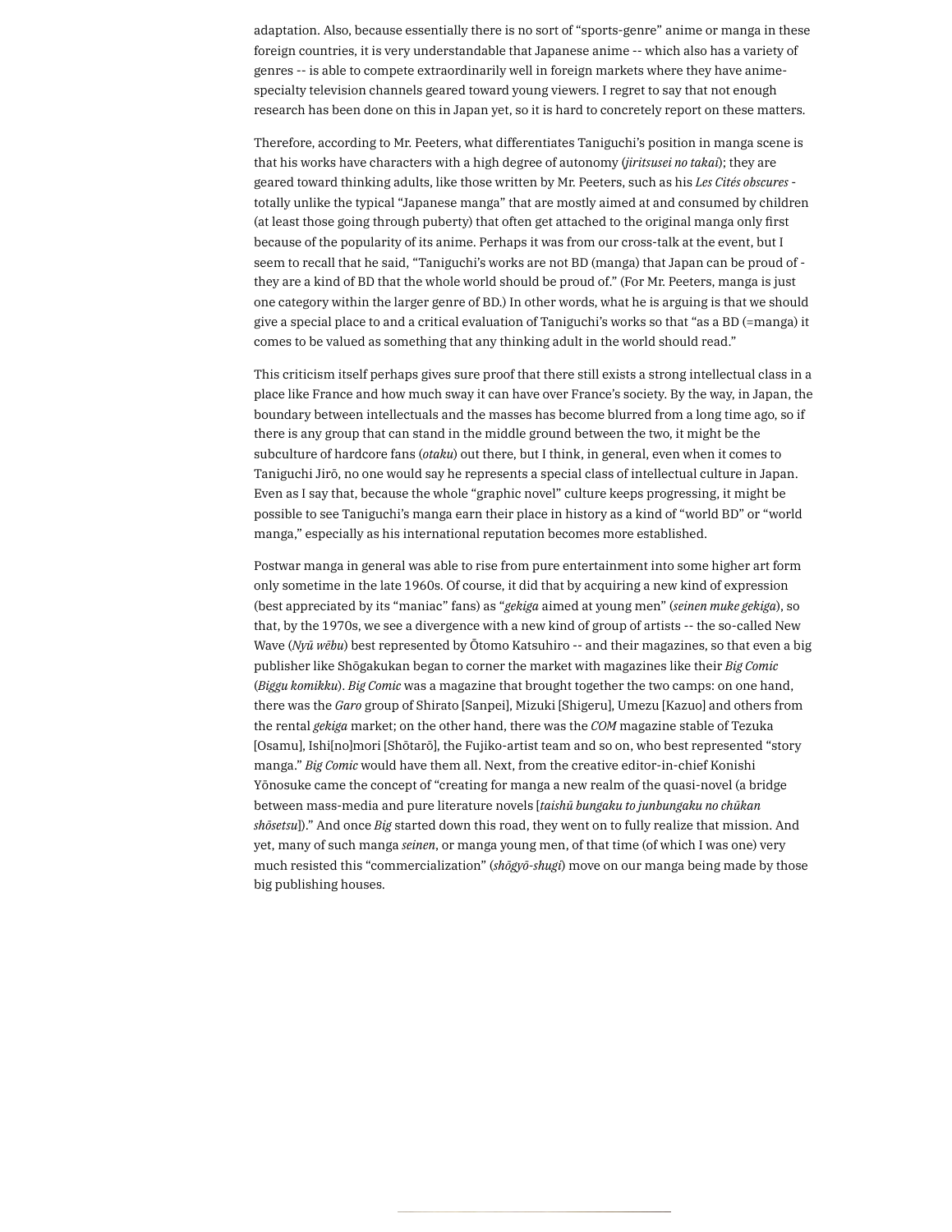

Promotional poster for *Taniguchi Jirō's World of Drawing*, a 2021 exhibition at the Yonago City Museum of Art in Tottori Prefecture.

In his later years, Taniguchi produced his *Raising a Dog* (*Inu o kau*, 1991), which is very much one of his daily-life, Ozu-like works. Satō Toshiakira, who was in charge of its production, tells the story of Konishi coming to visit him one day, and when Konishi bragged to Satō, "This one is *Big* itself, you know!" Konishi went so far to thank Satō, who was utterly befuddled by that kind of thanks, and had no way to respond to Konishi. So even after he was no longer the editor-in-chief of the magazine, Konishi still remained curious to know how *Big Comic* was doing. Satō said he was surprised because not only had he never known Konishi to talk like that, but also he had heard that Konishi often would get angry at the other editors-in-chief at *Big*, reprimanding them for publishing such work and even saying to them, "I don't remember instructing you to make the magazine like that!"

Of Taniguchi's *Raising a Dog*, Satō said, "It was the first time in a long time that I saw us creating a real work that could compete with the works of literature and art (*bungei*)."

It is often said that Konishi is a person who skips detailed explanations of things and relies on his intuition when it comes to conversations, and, that he can often blur his own actual opinions. Considering that, I can only imagine how happy Satō must have been when he got this kind of complement from Konishi. Taniguchi Jirō thus became a landmark in the world of manga, a signpost for the "quasi-novel" of manga, a signpost for "literary-arts (*bungei*)" manga.

This upper stratification, or this "artistification" (*bungei-ka*), of postwar manga properly begins in the late 1960s as manga "grows up" (*seinen-ka*) and increasingly grows toward an adult male audience at that time. I know I am repeating myself, but let me add to this by talking a bit about the postwar baby-boomer generation: they are the ones that take up this new kind of manga as a kind of ally in the "movements" (*undo*) of the youth culture at that time; they themselves participate in this new manga creation, which only further adds to its appeal for them; and then they soon become this new large-scale consuming market for such manga. The next generation (those born in the 1960s) will then pick up the torch, becoming the first "otaku" (geek) generation.

The manga that these young people read as young children then undergoes a kind of maturation as it become more "young-male" focused (*seinen-ka*). In the 1960s, as manga matures, it also begins to attract a broad appeal at the same time it shows both a great diversity of genres and new, original stories. It is here that we see the establishment of "artistic" manga such as that in *Big Comic* and others like it. Baby boomers experienced this whole thing. And this is the "postwar manga history" for them. Including myself, people who talk about manga theory in my generation [born in the 1950s] have very much promulgated this narrative. On the other